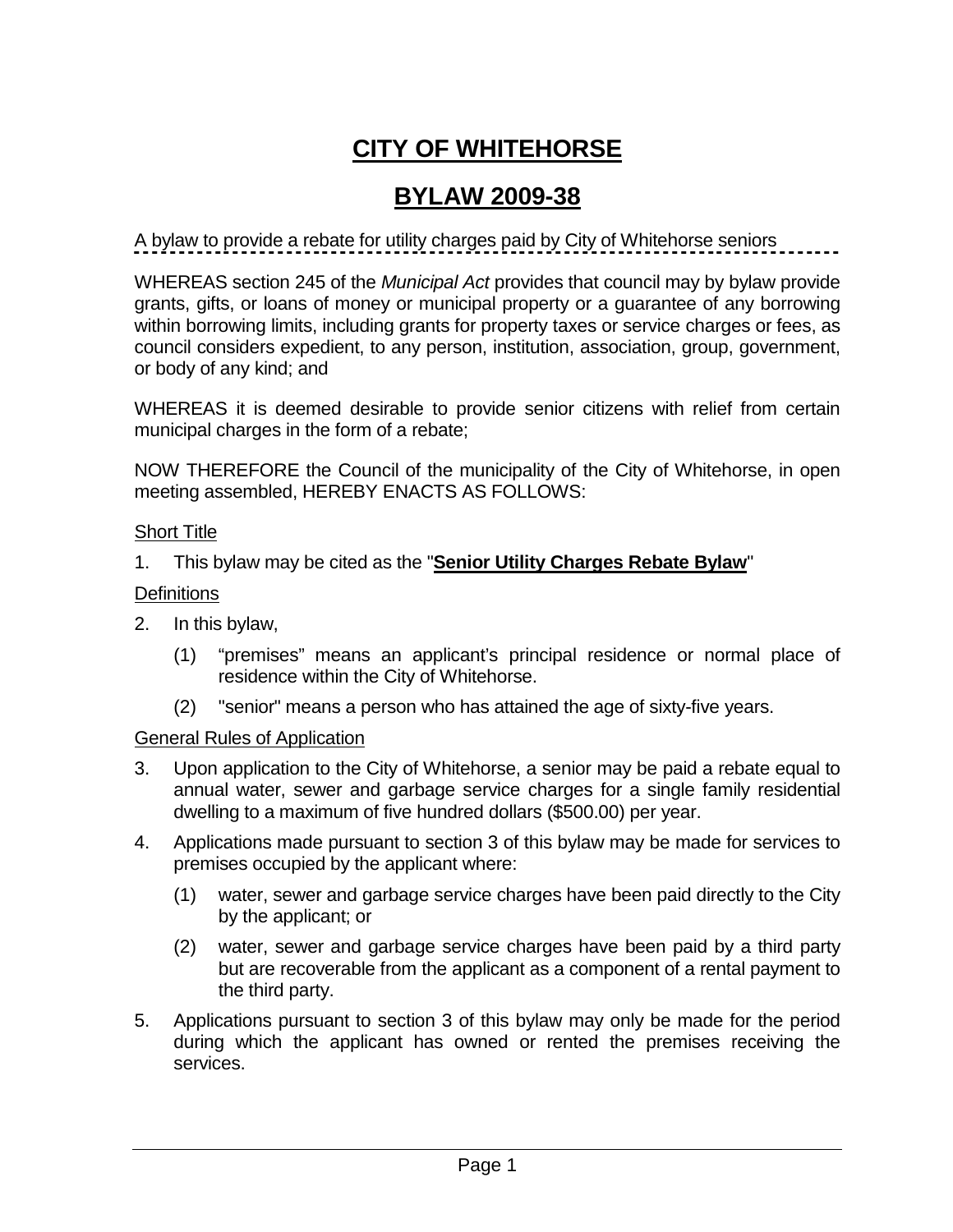- 6. Applications pursuant to section 3 of this bylaw may only be made where the applicant has occupied the premises for a period of not less than 183 days in the applicable calendar year.
- 7. Only one utility rebate is payable in any one year to any one person or for any one premises.
- 8. Applicants are not eligible to receive the rebate if they are receiving or have received any rent or housing subsidy, are subsidized by or benefit from any ongoing program of the Government of Canada or the Government of Yukon which provides for reduced cost of shelter or occupancy, other than:
	- (1) a grant pursuant to the *Home Owners' Grant Act; or*
	- (2) any benefits under utility equalization programs; or
	- (3) the Pioneer Utility Grant through the Government of Yukon.

#### Rebates for Eligible Surviving Spouses

- 9. In the event of the death of an eligible spouse, a surviving spouse who is under the age of 60 years may be eligible for a rebate for the year in which the eligible spouse died, pro-rated to the date of death.
- 10. A rebate may be paid to a surviving spouse who is between the age of 60 and 65 years provided that,
	- (1) the deceased spouse was eligible for a rebate under section 3 of this bylaw; and
	- (2) the surviving spouse continues to live in the premises for which the deceased eligible spouse had previously received a rebate under section 3 of this bylaw.

#### First Time Applications

- 11. In any year during which an applicant attains the eligible age, a rebate may be made for the period commencing the first of the month following the applicant's birthday and ending on the 31st day of December in the same year.
- 12. First-time applicants shall provide proof of age.
- 13. First-time applicants who live in rental property shall provide a letter stating that water, sewer and garbage charges have been paid to a third party as a component of their rental agreement.

#### Application Deadline

- 14. The deadline for application for a senior utility charges rebate shall be the 31st day of December of the year for which the rebate is to be made.
- 15. An extension of the deadline for application will be allowed if, for reasons beyond the control of the applicant, the application could not be made within the period of time prescribed in section 12, except that under no circumstances will an